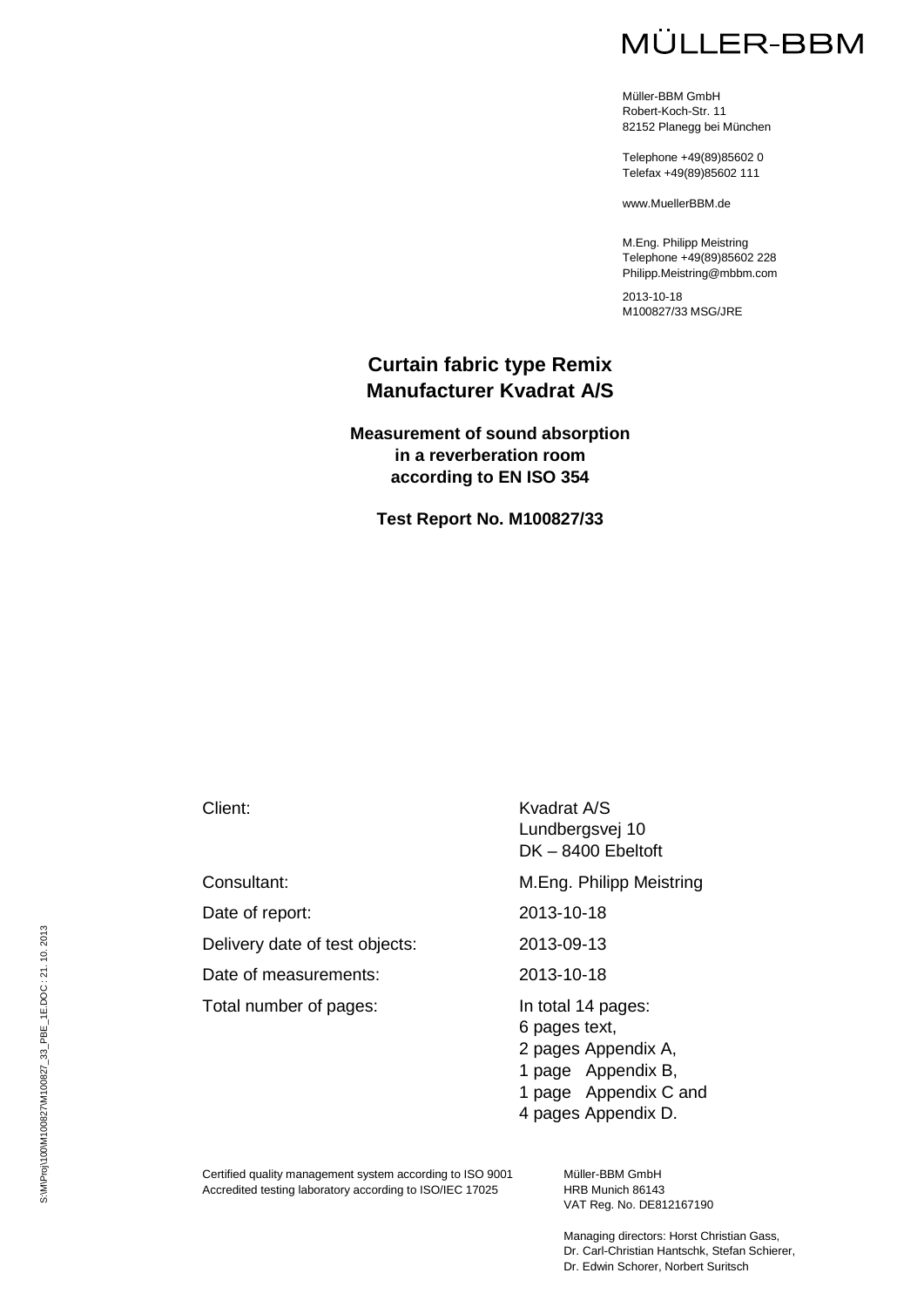# **Table of contents**

| 1            | <b>Task</b>                          | 3              |
|--------------|--------------------------------------|----------------|
| $\mathbf{2}$ | <b>Basis</b>                         | 3              |
| 3            | Test object and test assembly        | 3              |
| 3.1          | Test object                          | 3              |
| 3.2          | Test assembly                        | $\overline{4}$ |
| 4            | <b>Execution of the measurements</b> | 5              |
| 5            | <b>Evaluation</b>                    | 5              |
| 6            | <b>Measurement results</b>           | 5              |
| 7            | <b>Remarks</b>                       | 6              |
|              |                                      |                |

|             | Appendix A: Test certificates                                   |
|-------------|-----------------------------------------------------------------|
| Appendix B: | Photographs                                                     |
| Appendix C: | Drawings                                                        |
| Appendix D: | Description of test method,<br>test facility and test equipment |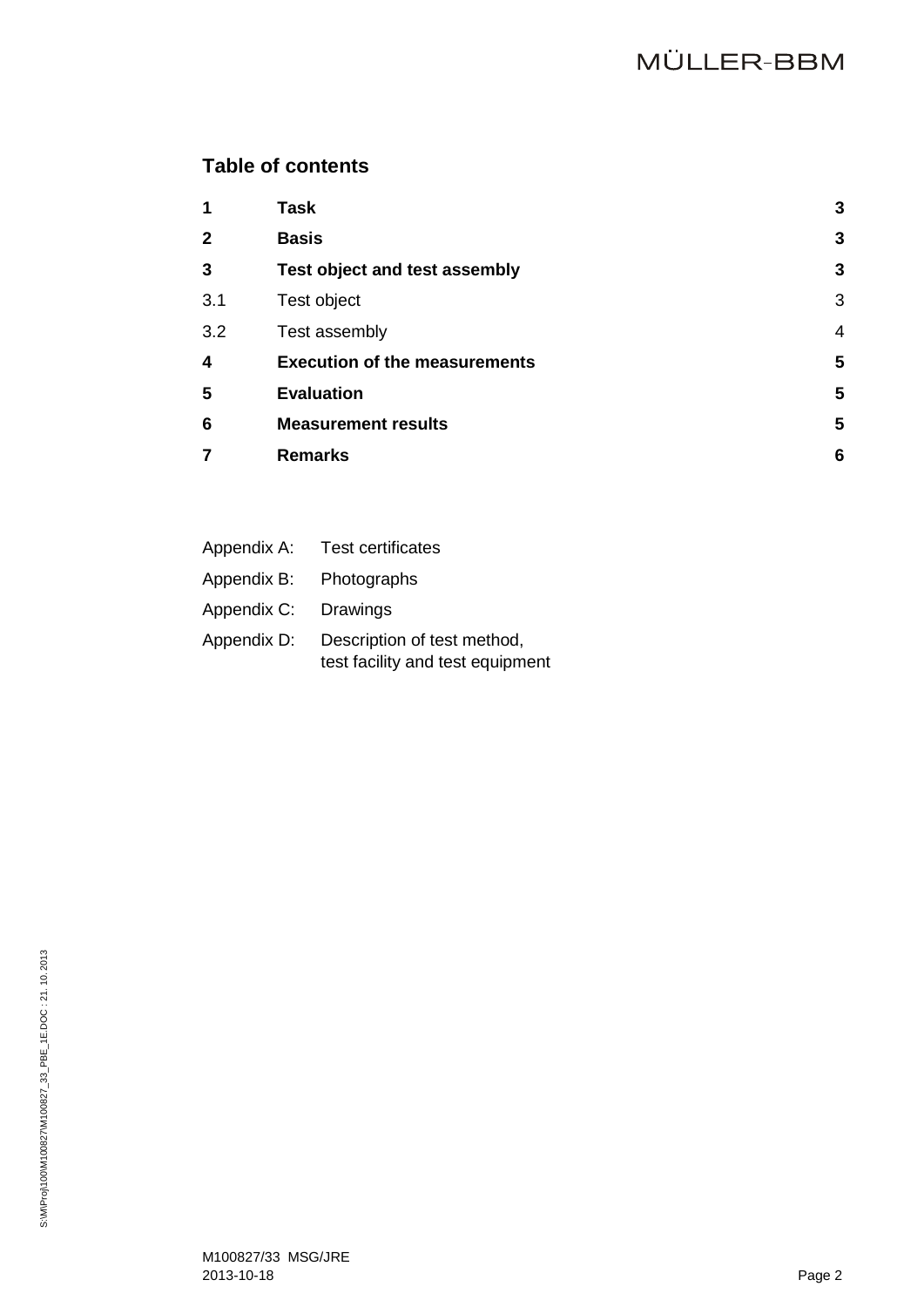# <span id="page-2-0"></span>**1 Task**

On behalf of the company Kvadrat A/S, DK – 8400 Ebeltoft, the sound absorption of the curtain fabric type Remix had to be measured according to EN ISO 354 [\[1\]](#page-2-4) in the reverberation room. The fabric was tested in a flat and a folded arrangement with a distance of 100 mm to the reflective wall.

# <span id="page-2-4"></span><span id="page-2-1"></span>**2 Basis**

This test report is based on the following documents:

- [1] EN ISO 354: Acoustics Measurement of sound absorption in a reverberation room. 2003-05
- <span id="page-2-6"></span>[2] EN ISO 11654: Acoustics – Sound absorbers for use in buildings – Rating of sound absorption. 1997-04
- <span id="page-2-8"></span>[3] ISO 9613-1: Acoustics; Attenuation of sound during propagation outdoors; part 1: calculation of the absorption of sound by the atmosphere. June 1993
- <span id="page-2-7"></span>[4] ASTM C 423-09a: Standard Test Method for Sound Absorption and Sound Absorption Coefficients by the Reverberation Room Method. Revision: 09a
- [5] EN 29053: Acoustics Materials for acoustical applications Determination of airflow resistance. March 1993

# <span id="page-2-5"></span><span id="page-2-2"></span>**3 Test object and test assembly**

### <span id="page-2-3"></span>**3.1 Test object**

The tested material is described by the manufacturer as follows:

- manufacturer Kvadrat A/S
- type Remix
- curtain fabric
- single layer, material 90 % new wool, 10 % nylon

The testing laboratory has measured as follows:

| - area specific mass:                       | $m'' = 303$ g/m <sup>2</sup> |
|---------------------------------------------|------------------------------|
| - thickness:                                | $t = 0.63$ mm                |
| - air flow resistance acc. to EN 29053 [5]: | $R_{\rm s}$ = 465 Pa s/m     |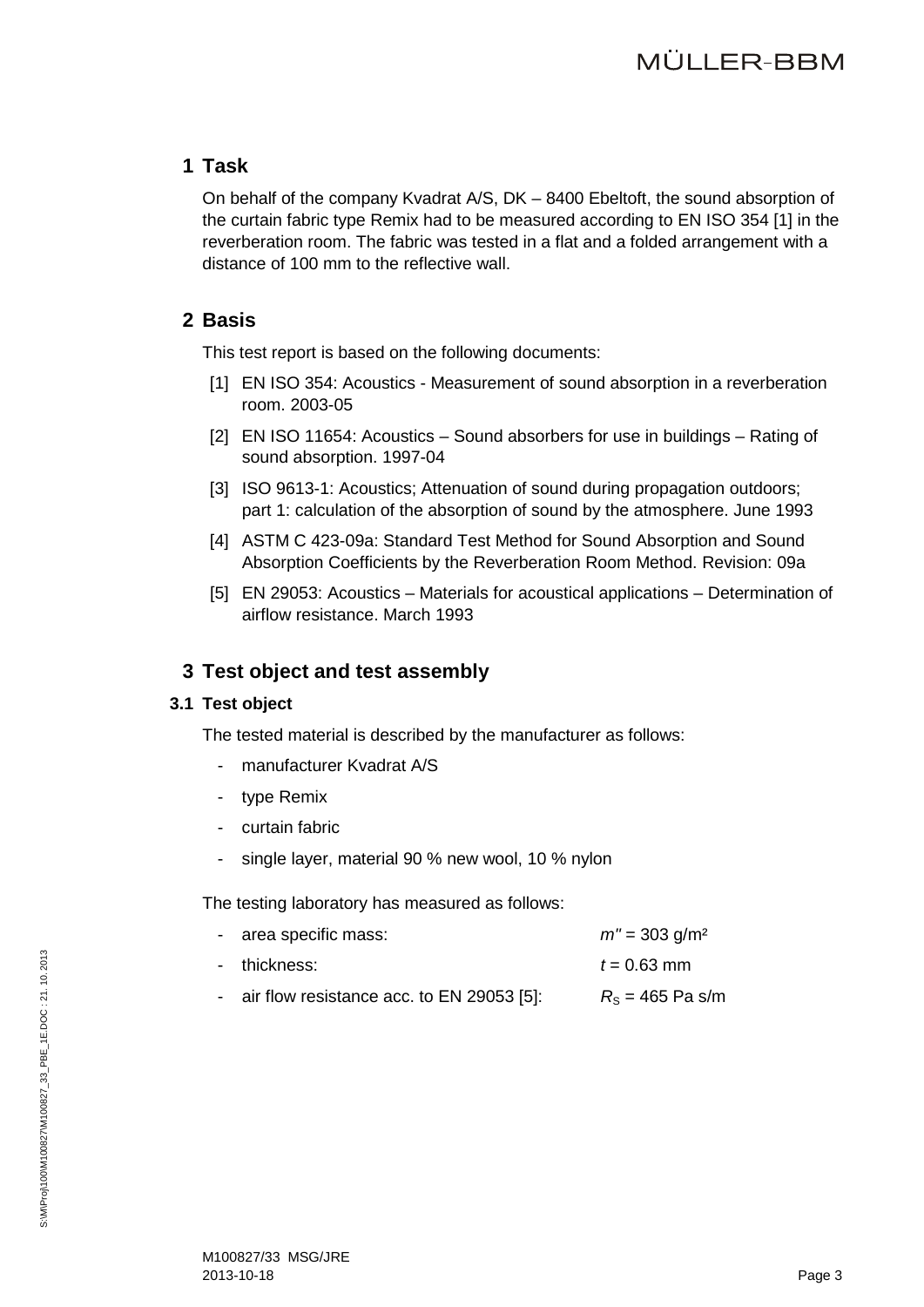### <span id="page-3-0"></span>**3.2 Test assembly**

The installation of the test objects was carried out by employees of the test laboratory at the reverberation room of Müller-BBM. The test object was installed in a flat (G-100) and a folded arrangement.

The mounting details are as follows:

- clear distance to the wall 100 mm, construction without enclosing frame
- fixed directly underneath the ceiling, suspended from a metal rail, height 50 mm

The mounting details for the tested arrangements are as follows:

- a) flat arrangement G-100
	- mounting type G-100 according to EN ISO 354 [\[1\]](#page-2-4) section 6.2.1 and appendix B.5 of EN ISO 354 [\[1\]](#page-2-4)
	- arranged in 1 curtain 3.50 m x 3.00 m
	- total dimensions of the test surface (starting at the lower border of the metal rail): width x height =  $3.50$  m x 2.95 m
	- total test surface  $S = 10.33$  m<sup>2</sup>
- b) folded arrangement
	- 100 % folded as shown in Figures C.1 C.2 in Appendix C
	- arranged in 2 curtains (1 curtain width x height  $= 3.50$  m x 3.00 m, 1 curtain width x height =  $3.52 \text{ m} \times 3.00 \text{ m}$ , overlapping approx. 20 mm
	- total dimensions of the test surface (starting at the lower border of the metal rail): width x height =  $3.50$  m x 2.95 m
	- total test surface  $S = 10.33$  m<sup>2</sup>

The tested arrangements are indicated in Table 1.

Table 1.Test arrangements, fabric Remix.

| Appendix A, page | <b>Arrangement type</b>             |
|------------------|-------------------------------------|
|                  | a) flat, G-100                      |
|                  | b) 100 % folded,<br>100 mm distance |

The photographs in Appendix B and the drawings in Appendix C show details of the test arrangements.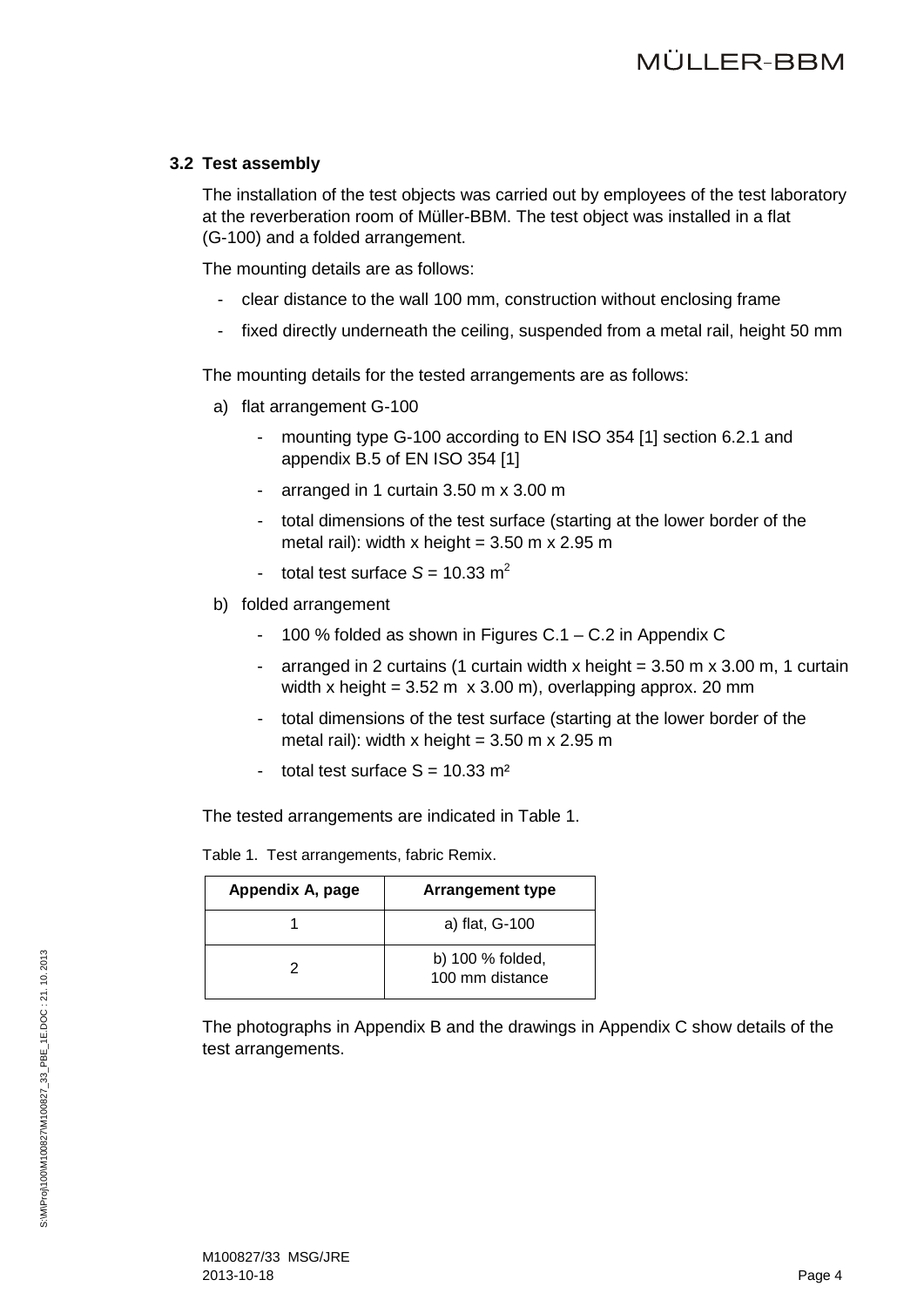### <span id="page-4-0"></span>**4 Execution of the measurements**

The measurements were executed and evaluated according to EN ISO 354 [\[1\].](#page-2-4)

The test procedure, the test stand and the test equipment used for the measurements are described in Appendix D.

# <span id="page-4-1"></span>**5 Evaluation**

The sound absorption coefficient  $\alpha_s$  was determined in one-third octave bands between 100 Hz and 5000 Hz according to EN ISO 354 [\[1\].](#page-2-4)

In addition to the sound absorption coefficients the following characteristic values were determined according to EN ISO 11654 [\[2\].](#page-2-6)

- Practical sound absorption coefficient  $\alpha_{p}$  in octave bands
- Weighted sound absorption coefficient  $\alpha_w$  as single value The weighted sound absorption coefficient  $\alpha_w$  is determined from the practical sound absorption coefficients  $\alpha_p$  in the octave bands of 250 Hz to 4000 Hz.

According to ASTM C 423-09a [\[4\]](#page-2-7) the following characteristic values were determined:

- noise reduction coefficient *NRC* as single value: Arithmetical mean value of the sound absorption coefficients in the four onethird octave bands 250 Hz, 500 Hz, 1000 Hz and 2000 Hz; mean value rounded to 0.05
- sound absorption average *SAA* as single value: Arithmetical mean value of the sound absorption coefficients in the twelve onethird octave bands between 250 Hz and 2500 Hz; mean value rounded to 0.01

# <span id="page-4-2"></span>**6 Measurement results**

The sound absorption coefficients  $\alpha_s$  in one third-octave bands, the practical sound absorption coefficients  $\alpha_p$  in octave bands and the single values  $\alpha_w$ , NRC and SAA are indicated in the test certificates in Appendix A.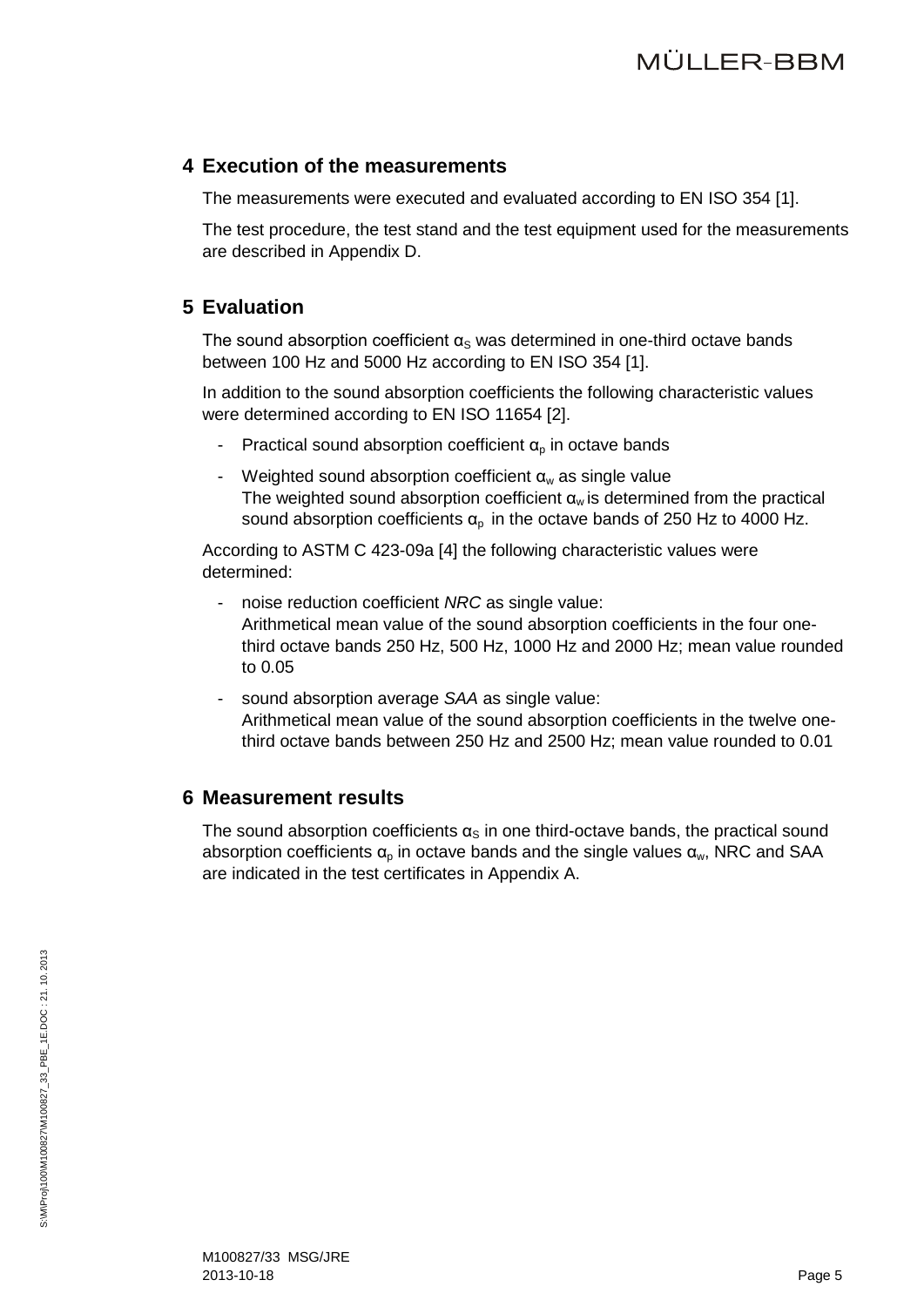# <span id="page-5-0"></span>**7 Remarks**

The determined test results only refer to the test specimens and prevailing conditions on the day of measurements.

This test report may only be published and copied as a whole including all of its appendixes. The publishing of extracts requires the prior written consent of Müller-BBM GmbH.

Ph. Moston

M. Eng. Philipp Meistring



Durch die DAkkS Deutsche Akkreditierungsstelle GmbH nach DIN EN ISO/IEC 17025 akkreditiertes Prüflaboratorium. Die Akkreditierung gilt für die in der Urkunde aufgeführten Prüfverfahren.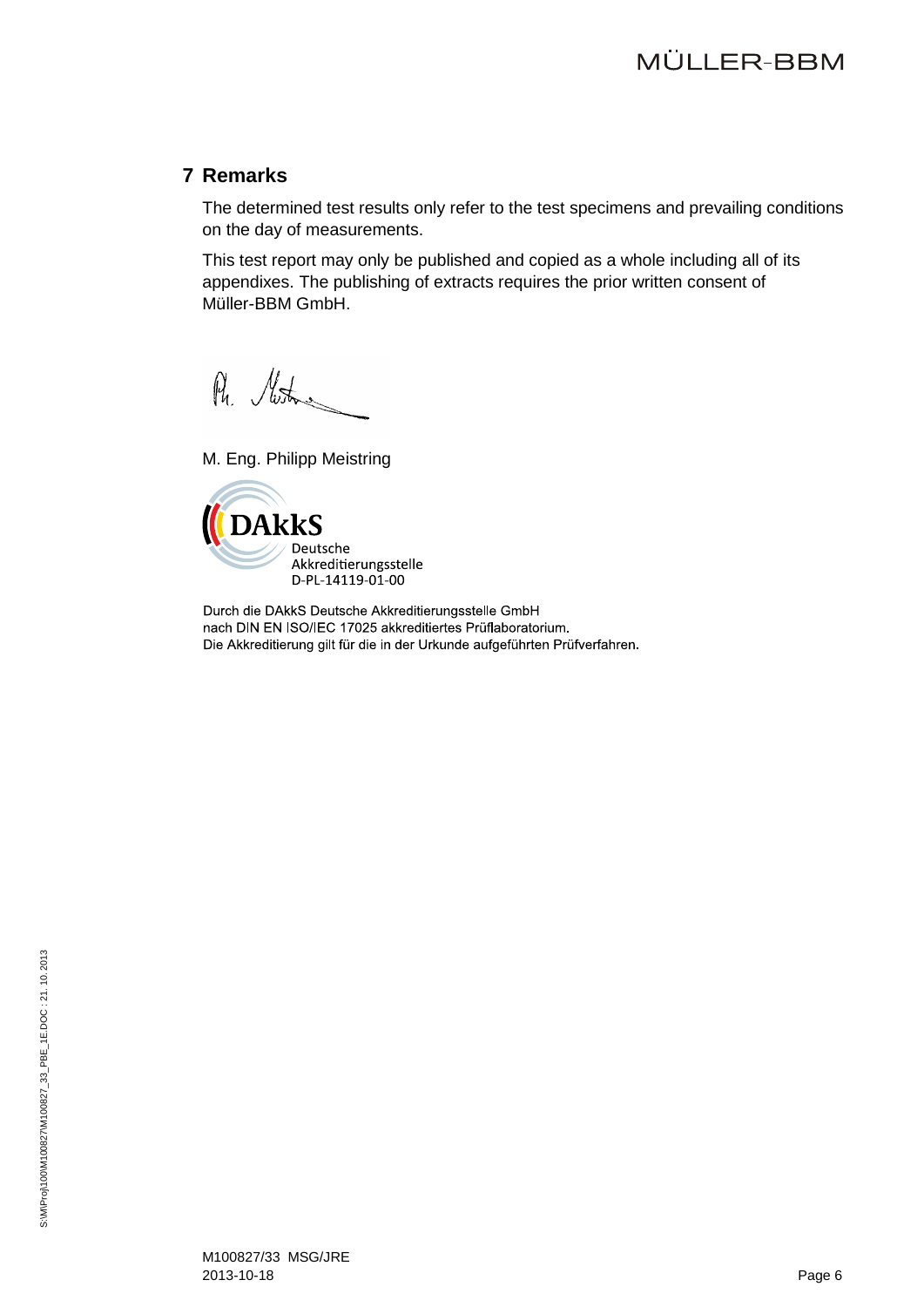# Sound absorption coefficient ISO 354 Measurement of sound absorption in reverberation rooms

| Client: | Kvadrat A/S<br>DK-8400 Ebeltoft                                                            |
|---------|--------------------------------------------------------------------------------------------|
|         | <b>Test specimen:</b> Fabric "Remix" Kvadrat A/S,<br>Mounting type G-100, flat arrangement |

#### **Material details**

- manufacturer Kvadrat A/S
- curtain fabric type Remix, color 123
- single layer, material 90 % new wool, 10 % nylon
- area specific mass app. *m"* = 303 g/m²
- air flow resistance  $R<sub>S</sub>$  = 465 Pa s/m
- $\bullet$  thickness  $t = 0.63$  mm

#### **Tested construction**

| $\overline{\phantom{a}}$ | $0.63$ mm        | fabric "Remix"  |
|--------------------------|------------------|-----------------|
|                          | $100 \text{ mm}$ | air gap         |
|                          |                  | reflective wall |

#### **Mounting**

- mounting type G-100, distance to the wall 100 mm, arranged without enclosing frame
- arranged flat in 1 curtain width x height =  $3.50$  m x  $3.00$  m
- total dimensions of the test surface: width x height =  $3.50 \text{ m}$  x  $2.95 \text{ m}$

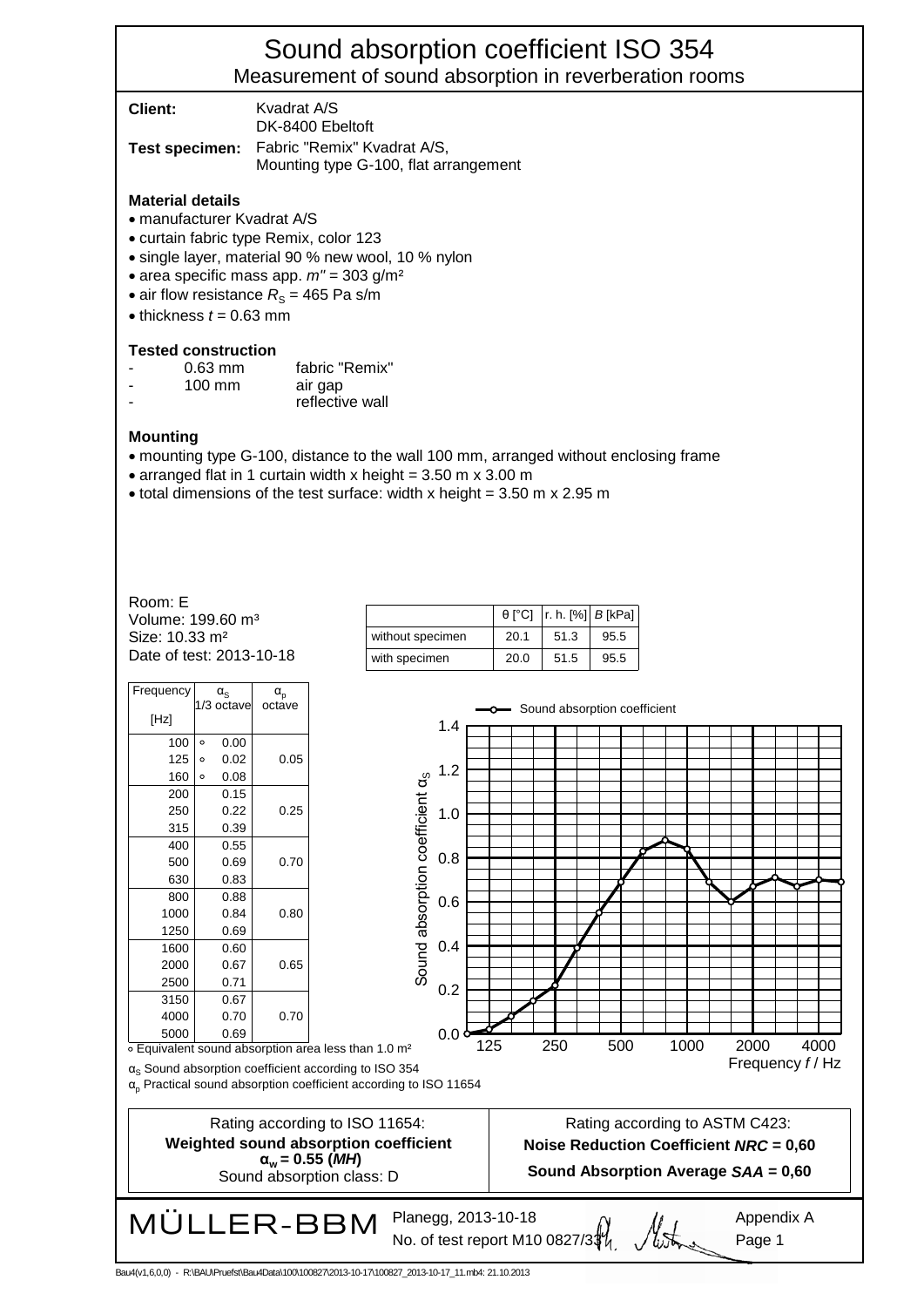# Sound absorption coefficient ISO 354 Measurement of sound absorption in reverberation rooms

| <b>Client:</b> | Kvadrat A/S<br>DK-8400 Ebeltoft                                                      |
|----------------|--------------------------------------------------------------------------------------|
|                | Test specimen: Fabric "Remix" Kvadrat A/S,<br>Mounting 100 % folded, 100 mm distance |

#### **Material details**

- manufacturer Kvadrat A/S
- curtain fabric type Remix, color 123
- single layer, material 90 % new wool, 10 % nylon
- area specific mass app. *m"* = 303 g/m²
- air flow resistance  $R<sub>S</sub>$  = 465 Pa s/m
- $\bullet$  thickness  $t = 0.63$  mm

#### **Tested construction**

| $0.63$ mm        | fabric "Remix" |
|------------------|----------------|
| $100 \text{ mm}$ | air gap        |

• - reflective wall

#### **Mounting**

- clear distance to the wall 100 mm, arranged without enclosing frame
- arranged folded (100 %) in 2 curtains (1 curtain width x height =  $3.50$  m x  $3.00$  m,
- 1 curtain width x height =  $3.52$  m x  $3.00$  m) with 20 mm overlap
- total dimensions of the test surface: width x height =  $3.50$  m x  $2.95$  m

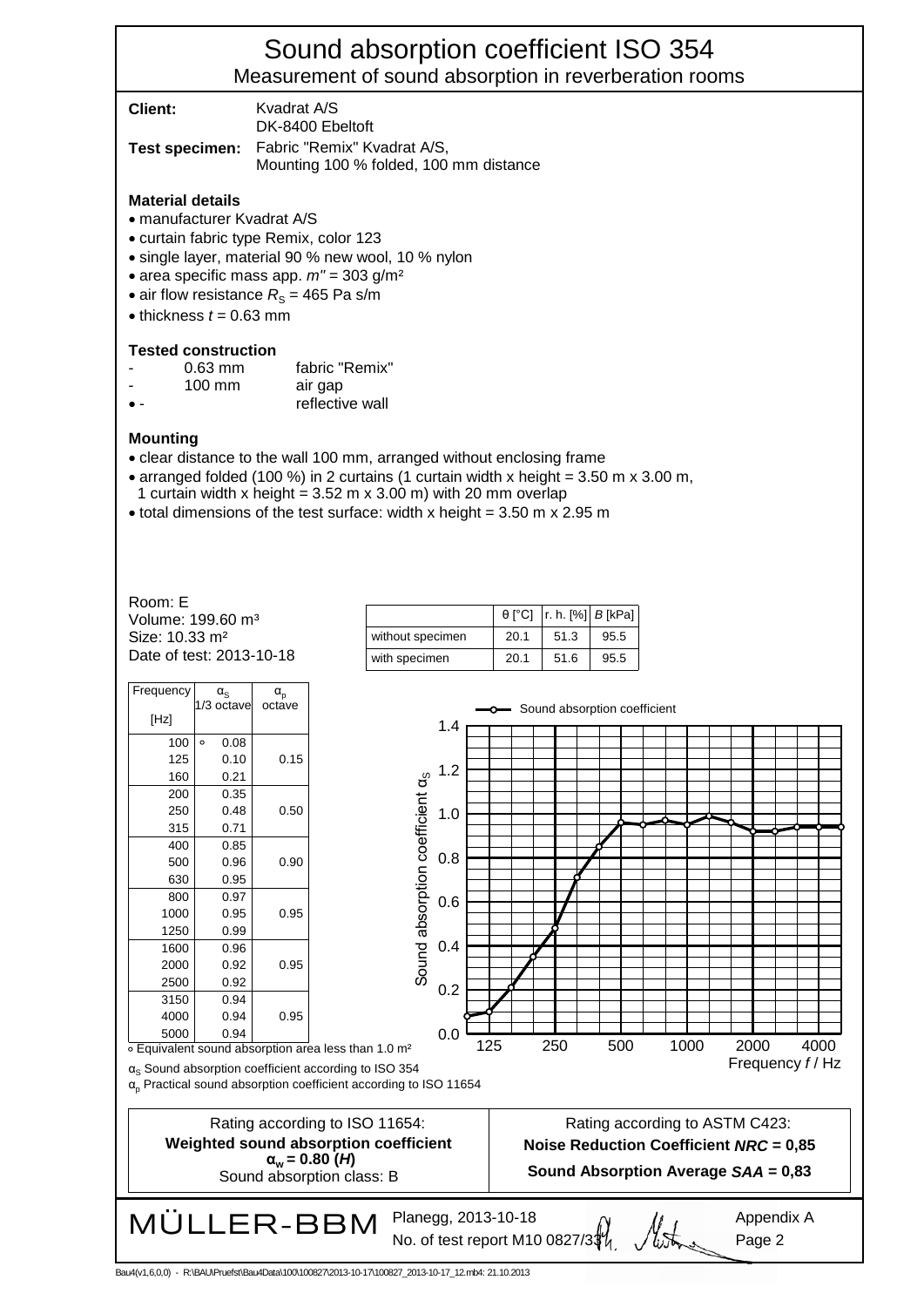# MÜLLER-BBM



# **Curtain fabric type Remix, Manufacturer Kvadrat A/S**

Figure B1. Flat arrangement: test object mounted in the reverberation room.



Figure B2. Folded arrangement: test object mounted in the reverberation room.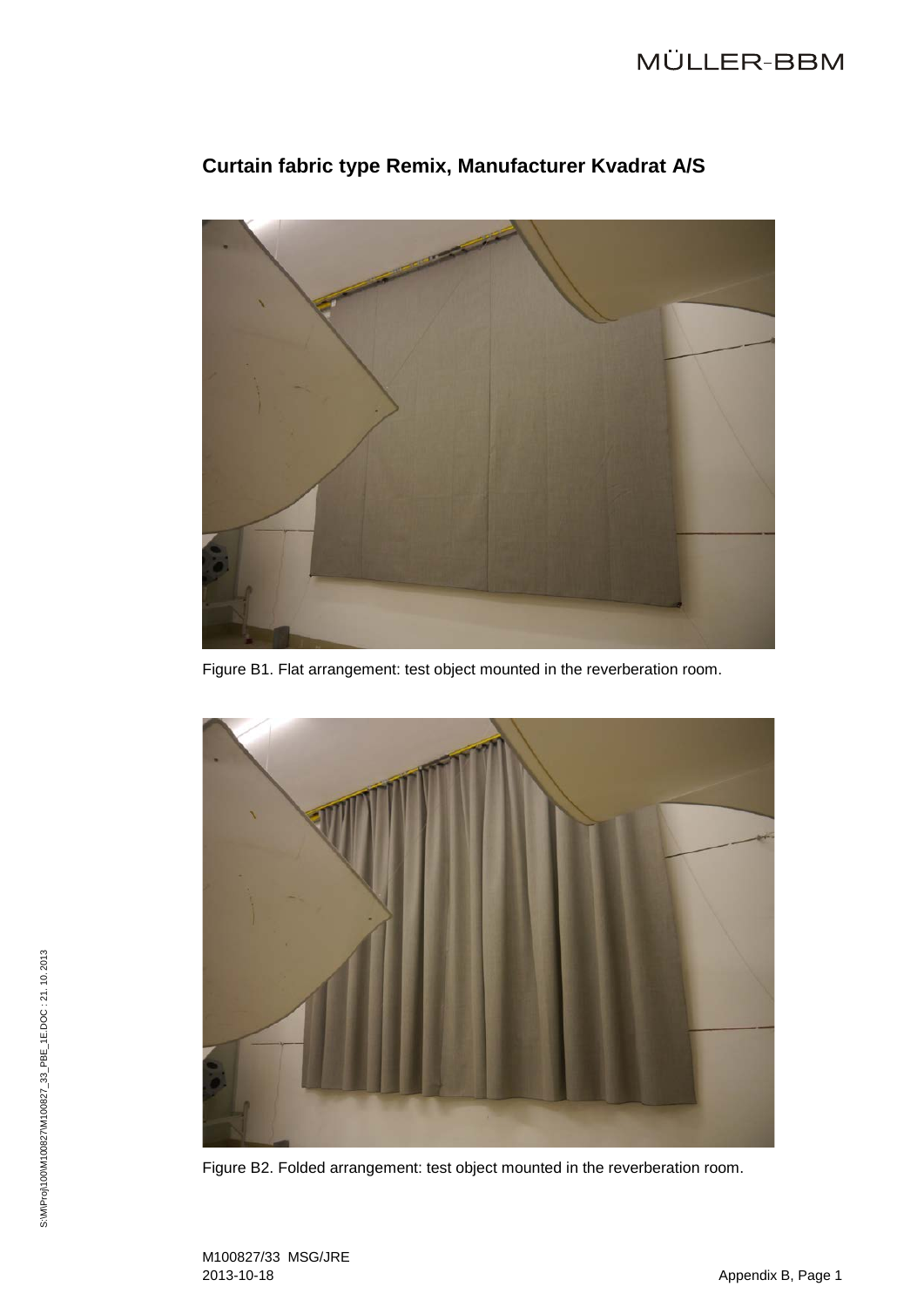# **Curtain fabric type Remix, Manufacturer Kvadrat A/S**

(schematic sketches, not scaled, dimensions in mm)



Figure C1. Folded arrangement: front view.



Figure C2. Folded arrangement: details sections B-B (left) and A-A (right).

M100827/33 MSG/JRE 2013-10-18 Appendix C, Page 1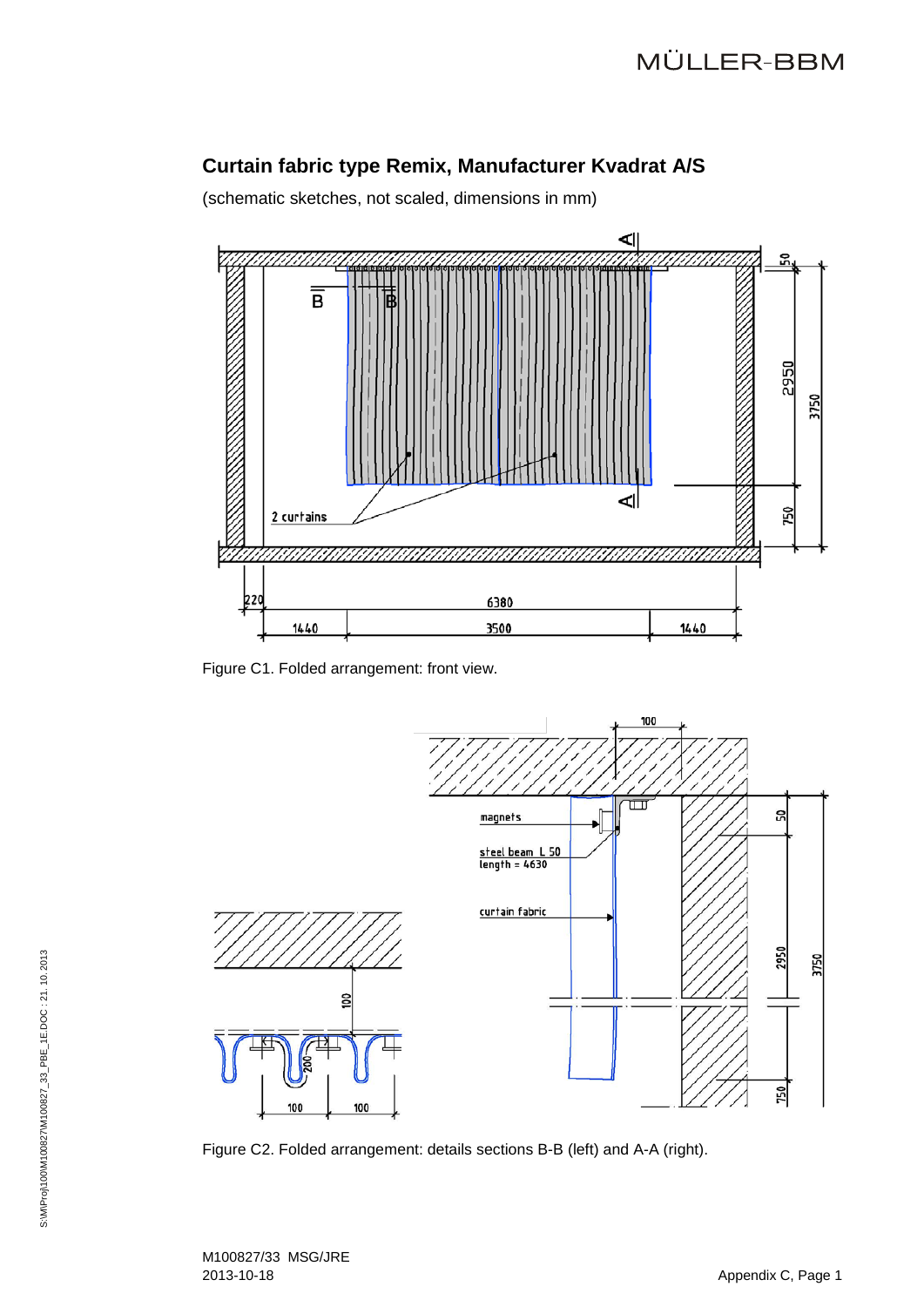# **Description of the test procedure for the determination of the sound absorption in a reverberation room**

### **1 Measurand**

The sound absorption coefficient  $\alpha$  of the test object was determined. For this purpose the mean value of the reverberation time in the reverberation room with and without the test object was measured. The sound absorption coefficient was calculated using the following equation:

$$
\alpha_{S} = \frac{A_{T}}{S}
$$
  

$$
A_{T} = 55.3 \text{ V} \left( \frac{1}{c_{2}T_{2}} - \frac{1}{c_{1}T_{1}} \right) - 4 \text{ V} (m_{2} - m_{1})
$$

With:

- $\alpha_s$  sound absorption coefficient:
- $A<sub>T</sub>$  equivalent sound absorption area of the test object in m<sup>2</sup>;
- S area covered by the test object in  $m^2$ ;
- V volume of the reverberation room in  $m^3$ ;
- *c*<sup>1</sup> propagation speed of sound in air in the reverberation room without test object in m/s;
- *c*<sup>2</sup> propagation speed of sound in air in the reverberation room with test object in m/s;
- $T_1$  reverberation time in the reverberation room without test object in s;
- $T_2$  reverberation time in the reverberation room with test object in s;
- $m_1$  power attenuation coefficient in the reverberation room without test object in m<sup>-1</sup>;
- $m_2$  power attenuation coefficient in the reverberation room with test object in m<sup>-1</sup>.

The different dissipation during the sound propagation in the air was taken into account according to paragraph 8.1.2 of EN ISO 354 [\[1\].](#page-2-4) The dissipation was calculated according to ISO 9613-1 [\[3\].](#page-2-8) The climatic conditions during the measurements are indicated in the test certificates.

Information on the repeatability and reproducibility of the test procedure are given in EN ISO 354 [\[1\].](#page-2-4)

# **2 Test procedure**

### **2.1 Description of the reverberation room**

The reverberation room complies with the requirements according to EN ISO 354 [\[1\].](#page-2-4)

The reverberation room has a volume of  $V = 199.6$  m<sup>3</sup> and a surface of S = 216 m<sup>2</sup>.

Six omni-directional microphones and four loudspeakers were installed in the reverberation room.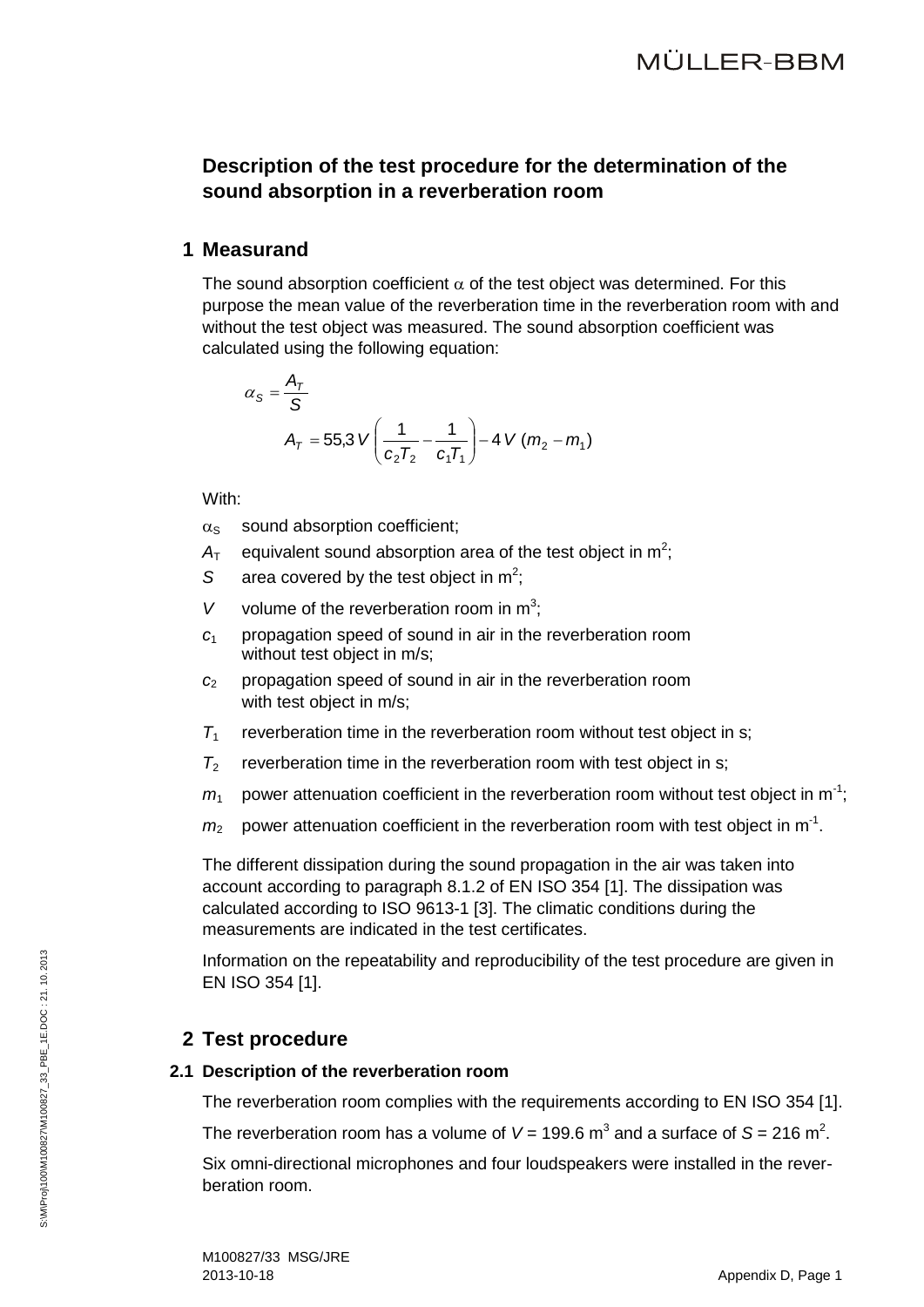In order to improve the diffusivity, six composite sheet metal boards dimensioned 1.2 m x 2.4 m and six composite sheet metal boards dimensioned 1.2 m x 1.2 m were suspended curved and irregularly.

Figure D1 shows the drawings of the reverberation room.



Figure D1. Plan view and sections of the reverberation room.

S:\M\Pro)100\M100827\M100827\_33\_PBE\_1E.DOC: 21.10.2013 S:\M\Proj\100\M100827\M100827\_33\_PBE\_1E.DOC : 21. 10. 2013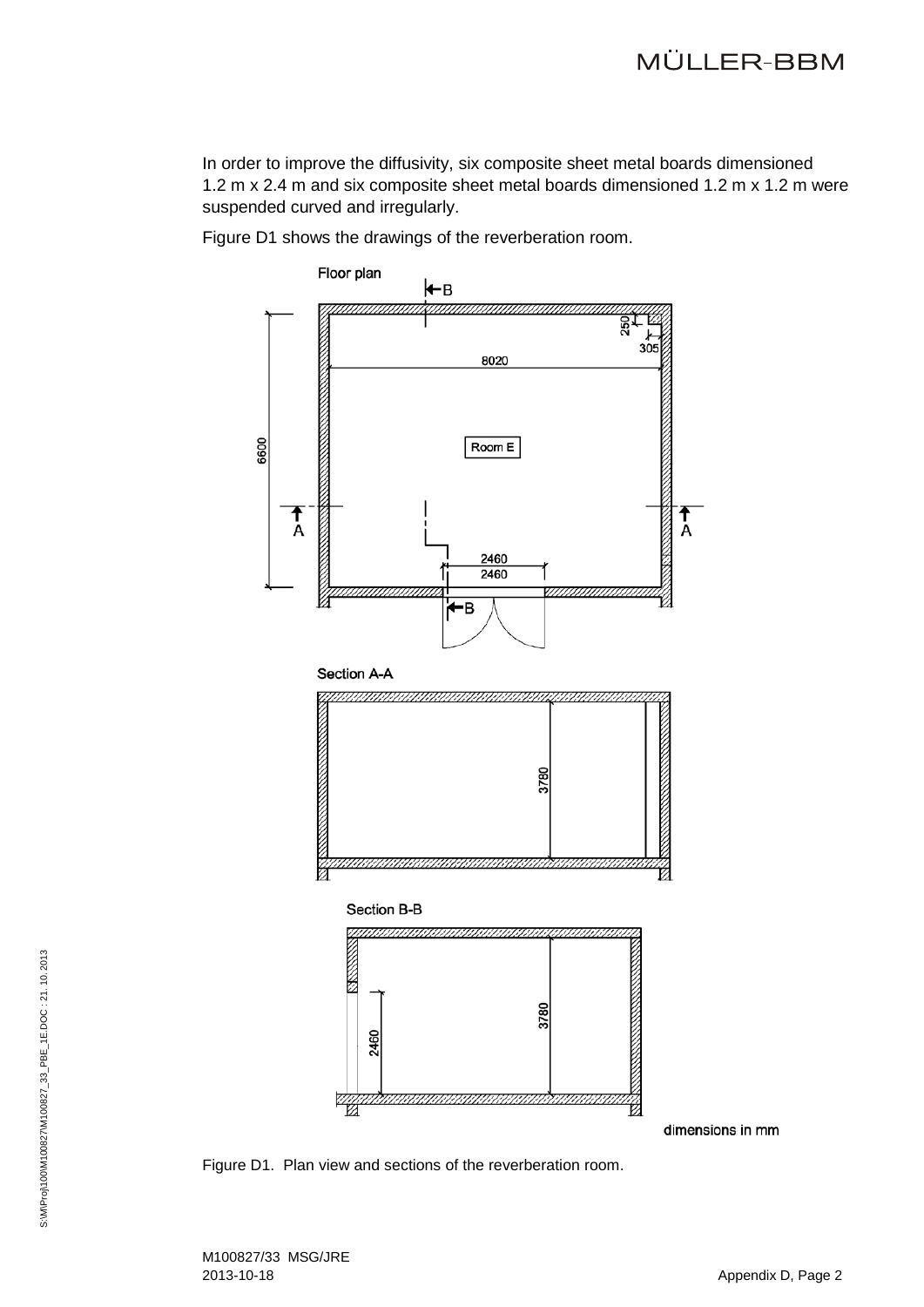### **2.2 Measurement of reverberation time**

The determination of the impulse responses were carried out according to the indirect method. In all tests, a sinusoidal sweep with pink noise spectrum was used as test signal. In the reverberation room with and without test objects each 24 independent combinations of loudspeakers and microphones were measured. The reverberation time was evaluated according to EN ISO 354 [\[1\],](#page-2-4) using a linear regression for the calculation of the reverberation time  $T_{20}$  from the level of the a backward integrated impulse response.

The determined reverberation times in the reverberation room with and without test object are indicated in Table D1.

|                    | Reverberation time T in s      |                                         |                                      |  |
|--------------------|--------------------------------|-----------------------------------------|--------------------------------------|--|
| frequency<br>in Hz | $T_1$ (without test<br>object) | $T_2$ (with test object)                |                                      |  |
|                    |                                | Appendix A, page 1<br><b>G-100 flat</b> | Appendix A, page 2<br>folded, 100 mm |  |
| 100                | 4.76                           | 4.75                                    | 4.26                                 |  |
| 125                | 4.84                           | 4.67                                    | 4.19                                 |  |
| 160                | 4.97                           | 4.40                                    | 3.74                                 |  |
| 200                | 5.36                           | 4.29                                    | 3.34                                 |  |
| 250                | 5.26                           | 3.86                                    | 2.89                                 |  |
| 315                | 5.16                           | 3.13                                    | 2.37                                 |  |
| 400                | 5.46                           | 2.77                                    | 2.19                                 |  |
| 500                | 5.41                           | 2.46                                    | 2.02                                 |  |
| 630                | 5.29                           | 2.20                                    | 2.03                                 |  |
| 800                | 5.04                           | 2.07                                    | 1.96                                 |  |
| 1000               | 5.25                           | 2.18                                    | 2.02                                 |  |
| 1250               | 5.39                           | 2.45                                    | 1.99                                 |  |
| 1600               | 5.35                           | 2.63                                    | 2.02                                 |  |
| 2000               | 4.91                           | 2.39                                    | 2.00                                 |  |
| 2500               | 4.29                           | 2.17                                    | 1.90                                 |  |
| 3150               | 3.54                           | 2.01                                    | 1.71                                 |  |
| 4000               | 2.79                           | 1.72                                    | 1.51                                 |  |
| 5000               | 2.18                           | 1.47                                    | 1.32                                 |  |

Table D1. Reverberation times.

M100827/33 MSG/JRE 2013-10-18 Appendix D, Page 3